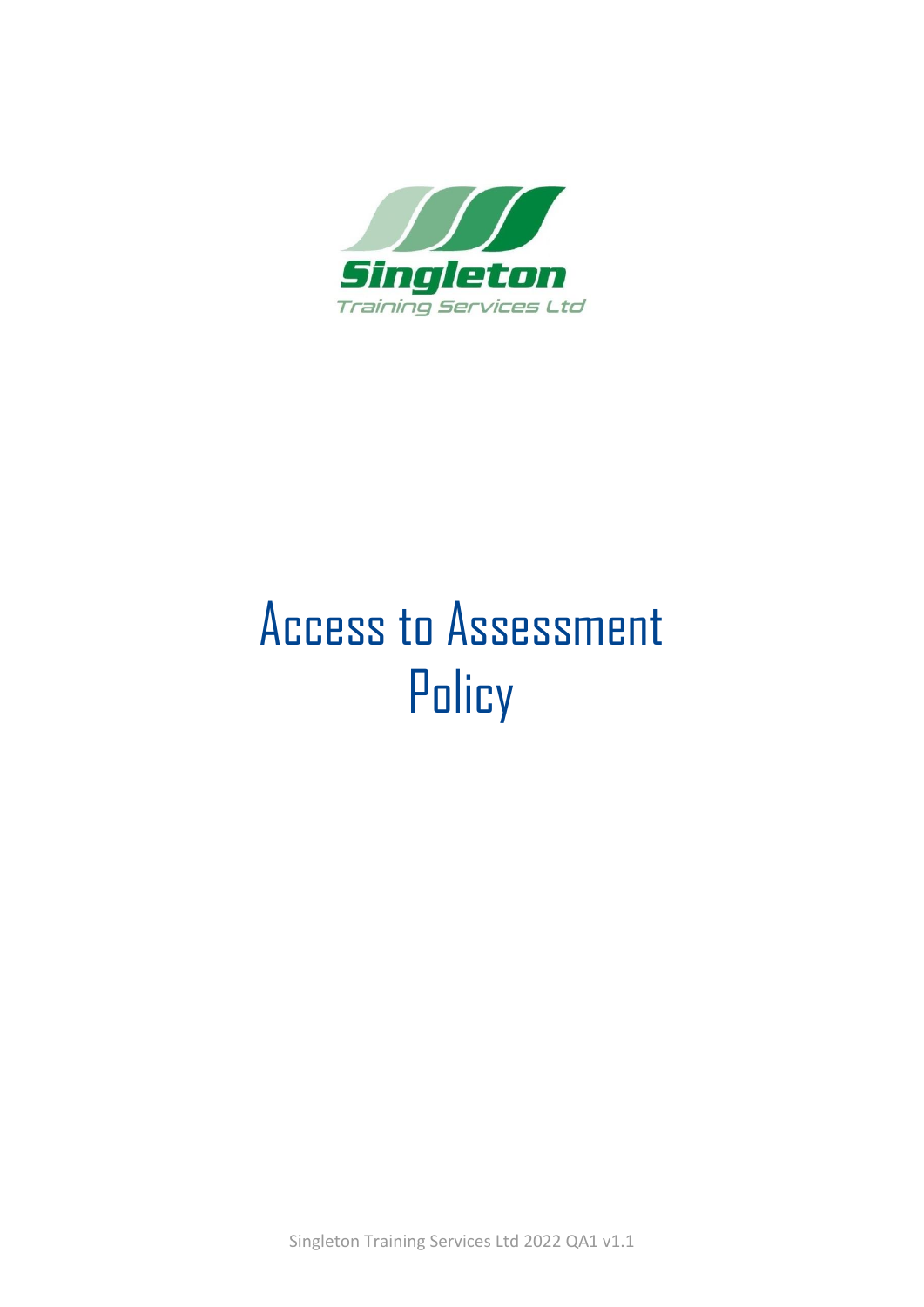| <b>Contents</b>                                              | Page      |
|--------------------------------------------------------------|-----------|
| 1. Introduction                                              | 03        |
| 2. Reasonable Adjustments                                    | $03 - 04$ |
| 2.1 Guidance                                                 | $03 - 04$ |
| 2.2 Requests for Reasonable Adjustments                      | 04        |
| 3. Special Considerations                                    | 04        |
| 4. Recording Reasonable Adjustments & Special Considerations | 05        |
| 5. Internal Verification                                     | 05        |
| 6. Feedback and Monitoring                                   | 05        |
| 7. Monitoring, Evaluating and Reporting                      | 05        |
| 8. Policy Review                                             | 05        |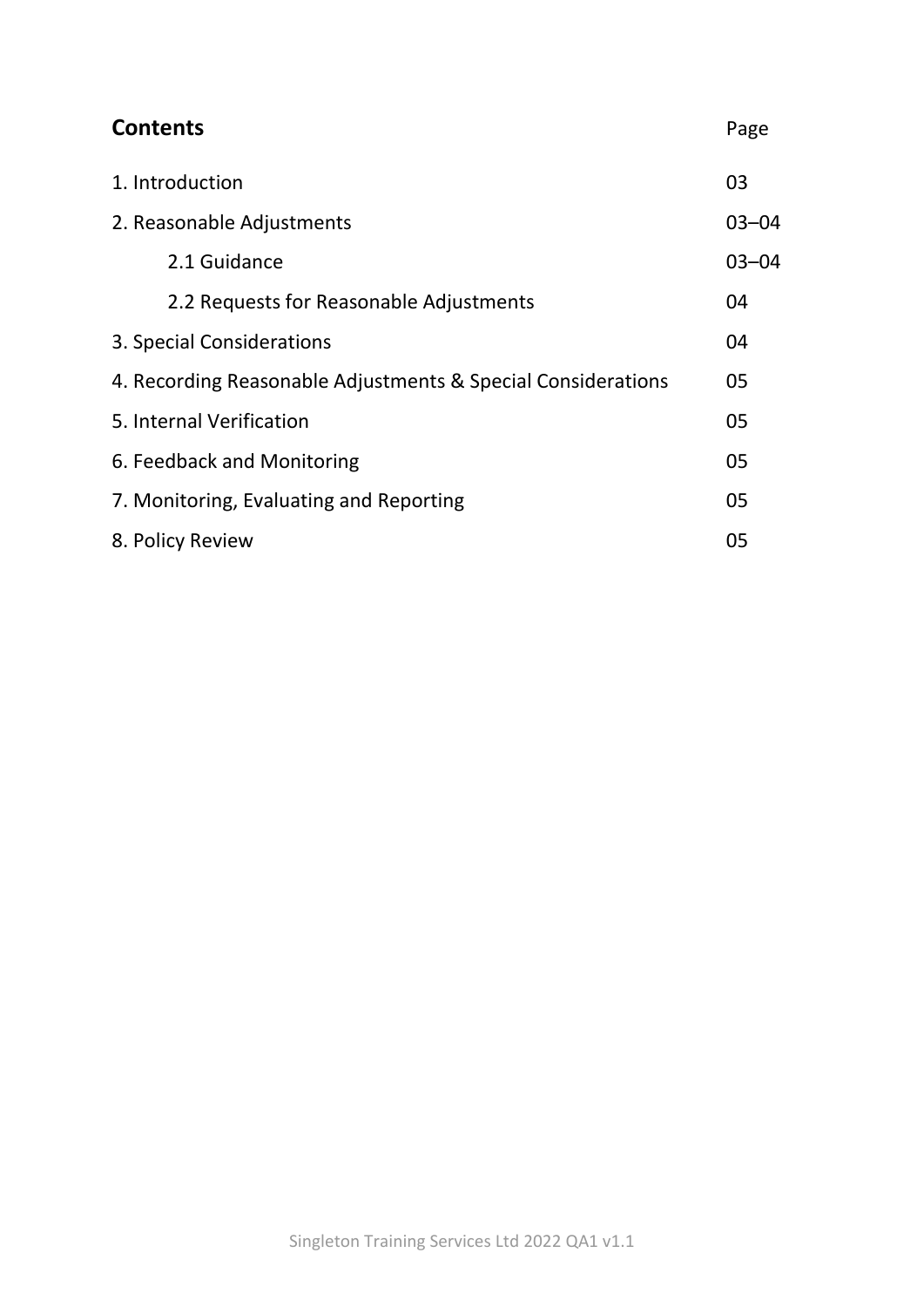# **1. Introduction**

Singleton Training Services Ltd are dedicated to offering access to assessment for all learners, free from discrimination of any kind, as detailed in our *Equality and Diversity Policy*. In some circumstances we may make reasonable adjustments for learners with particular requirements or make special considerations in light of unforeseen circumstances.

Reasonable adjustments can be requested prior to assessment for learners with particular requirements.

Special consideration is given when unforeseen circumstances prevent the learner from attending or completing their assessment, such as temporary illness, bereavement or disruption to assessment.

In most cases, a request for reasonable adjustments can be handled by the trainer of the course, however, in some cases, a request for reasonable

Adjustments may need to be made to Nigel Singleton (company owner) prior to a learner undertaking a training course or assessment. Please see Section 2 for more details.

# **2. Reasonable Adjustments**

Where reasonable adjustments are made, these must:

- Not affect the integrity of the assessment;
- Reflect the current needs of the individual learner;
- Not give the learner an unfair advantage over other learners;
- Ensure that assessment continues to be valid, reliable and comparable against stated assessment criteria.

# **3. Guidance for trainers**

Trainers do not have to contact the office regarding every request for reasonable adjustments.

The following reasonable adjustments are acceptable and can be permitted by the trainer:

#### **Learners with a Visual Impairment**

- Large print or Braille course material and assessment papers;
- Coloured paper or overlays;
- Verbal assessment;
- Extra time allocated for training and assessment.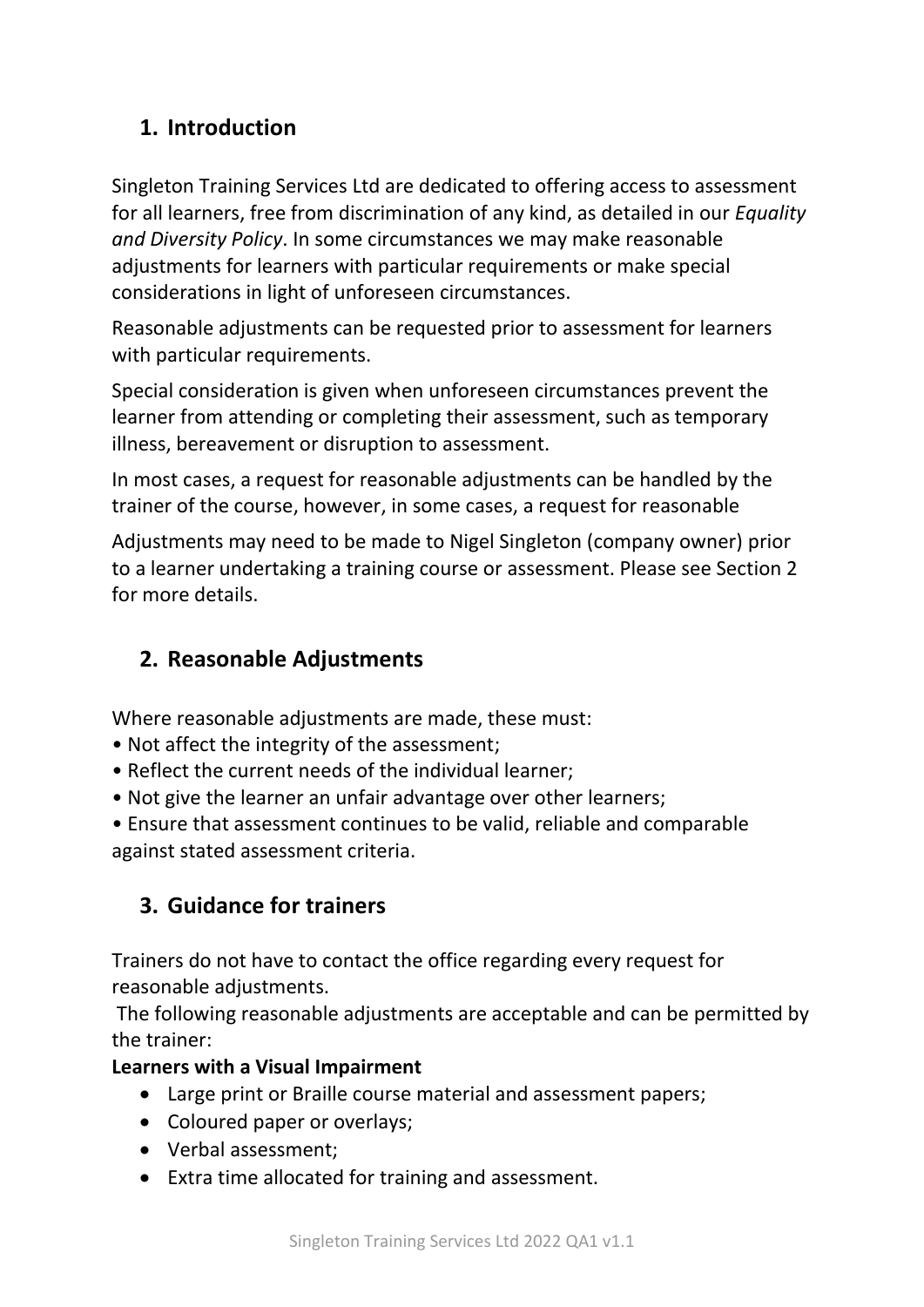#### **Learners with a hearing Impairment**

- Use of hearing aids/hearing induction loops;
- Interpreter/signer ;
- Extra time allocated for training and assessment.

#### **Learners with Reading, Writing or Learning Difficulties**

- Support assistant;
- Reader and/or scribe;
- Extra time allocated for training and assessment.

The trainer will need to complete a *Reasonable Adjustment Request Form* and submit this with their envelope after the course.

#### **4. Special considerations**

Special consideration is given to events or circumstances, beyond the learner's control, that lead to a learner being unable to complete their course or attend/complete their assessment. Examples of events that attract special consideration would be:

- Temporary illness;
- Injury;
- Bereavement;
- Fire or similar emergency during the assessment;
- Building work/loud noise at the assessment Centre;
- Failure of equipment during the assessment;
- Failure of the trainer to implement requested reasonable adjustments, or the reasonable adjustments put in place prove to be unworkable.

In most circumstances relating to noise disturbance or evacuation of a building, alternative rooms or premises may be arranged and the assessment can continue with extra time allowed for the disruption.

If it is not possible for learner(s) to complete their course or attend/complete their assessment, new dates will be agreed with the learner(s) to do this. The special consideration arrangements should allow the learner(s) to demonstrate the achievement they are capable of for the unit(s) in question.

Regardless of the circumstances surrounding the arrangements for new training and/or assessment dates, the learner must meet the minimum requirements for the unit, qualification or award.